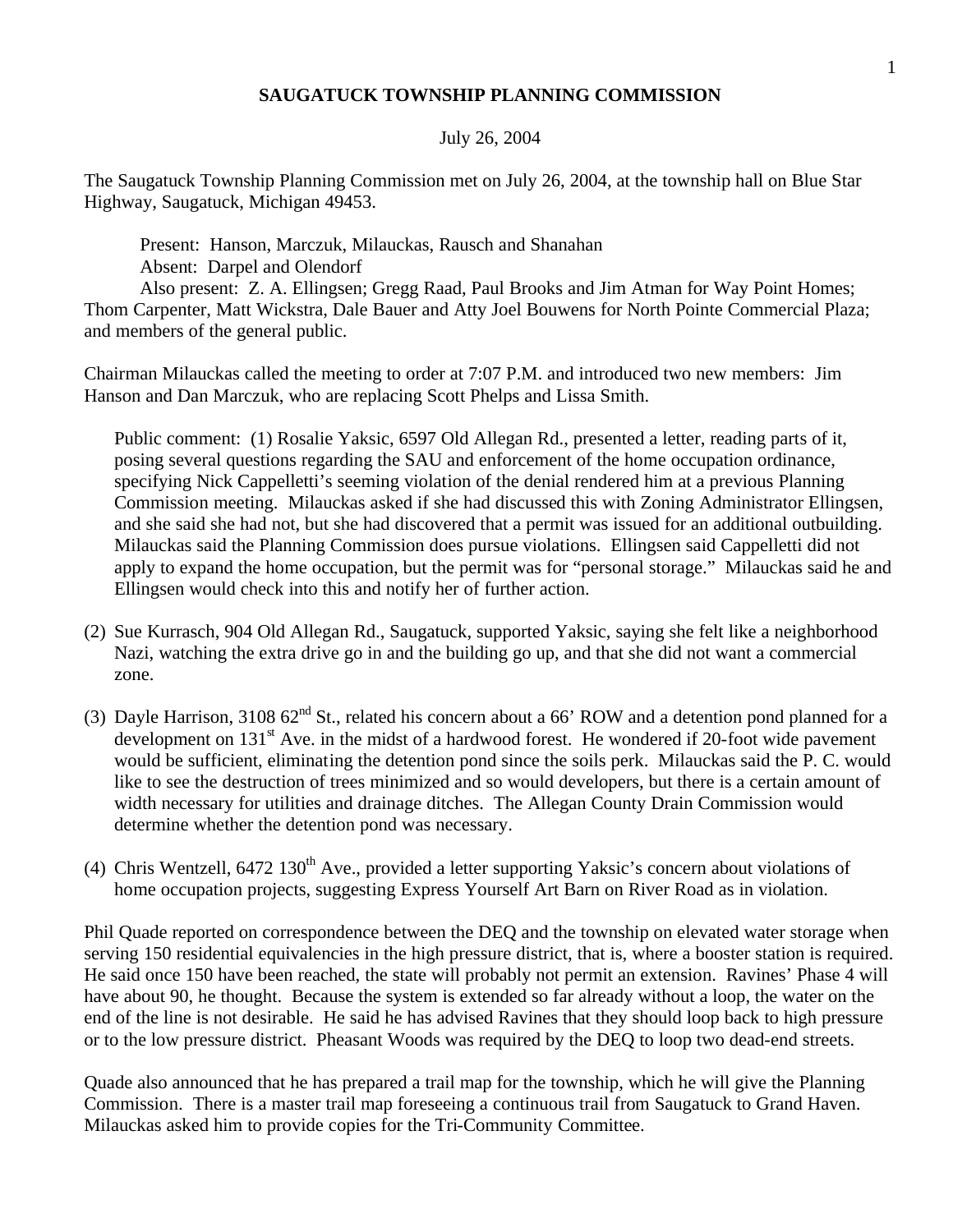Milauckas made a motion to approve the minutes of June 28, Rausch seconded and the motion carried.

 Milauckas then invited Gregg Raad, Nederveld Associates, to explain revisions, dated 7/20/04, to the plan for Way Point Homes PUD site condo at  $63^{rd}$  St. and Old Allegan Road, pursuant to changes requested at the public hearing last month. Ellingsen said he had received no written comments from Planner Sisson, but Raad said he had verbal comments on the new plan. The wetlands lie within the 100-year floodplain, so Raad said he calculated half of the floodplain as common area. Density is reduced to 13 units, a conservation easement is drawn along the bank line, and lot and building setbacks are described. All calculations now meet Sisson's "scenario 2" requirements, which fit the Zoning Ordinance Amendments becoming effective July 31. The pole building shown on the property is to be removed. Raad said landscaping with 6-8-foot trees and low lighting will be used at the entrance from Old Allegan Road. Ellingsen verified that Sisson agreed with the reduced density. A letter dated 7/23/04 from the Fire Chief recommended a minimum of four hydrants placed at 400-foot intervals.

The Commissioners reviewed PUD Sec. 40-772(3) for the preliminary plan approval. Milauckas asked about storm water drainage, and Raad said soils perk. He added that some of the items listed in the Ordinance are explained in a two-page narrative, which Milauckas dated 7/20/04 and incorporated into the site plan. Commissioners then reviewed Sec. 40-780, and no questions arose.

Milauckas made a motion to approve the 7/20/04 preliminary plan for the PUD of Way Point Homes, with the condition that the Zoning Ordinance Amendments for R-2 district are enacted prior to the detailed site plan's being submitted, that a memo is received from Planner Sisson showing his approval of the plan, and that four fire hydrants are placed in accordance with the Fire Chief's recommendation. Shanahan seconded, and the motion carried unanimously.

Sec. 40-938 was consulted for site condo requirements. Raad said the plan will be submitted to the county drain and road commissions. Shanahan made a motion to approve the preliminary plan for the Way Point Homes site condo with the condition that the Zoning Ordinance Amendments for R-2 district are enacted prior to the detailed site plan's being submitted, that a memo is received from Planner Sisson showing his approval of the plan, and that four fire hydrants are placed in accordance with the Fire Chief's recommendation. Rausch seconded, and the motion carried unanimously.

Milauckas introduced the site plan review discussion of the proposed North Point Commercial Plaza next door to the township hall, represented by Thom Carpenter, Driesenga Associates. The Planning Commission's denial of the SAU was reversed by the ZBA on July 15. The ZBA granted the SAU on the site plan dated 4/26/04 with four conditions. Milauckas made sure that no one considered Dan Marczuk's sitting on this discussion might be a conflict of interest since he voted on the ZBA's reversal. After a discussion of the history of this procedure, Milauckas said he thought an amendment should be considered to give the Planning Commission limited discretion on the parking requirements so this problem would not be repeated.

Milauckas observed that there is a new landscaping plan. Carpenter said it meets the requirements of the ordinance. Low shielded downward-directed lights will be placed at the rear of the property. Upon questioning, Carpenter said the proposed drive to Clearbrook Drive has not yet been discussed with the township board, but two connections are shown to the gas station next door. Atty Bouwens asked for permission to put the drive to Clearbrook Drive in if approval is granted by the township board. Milauckas wrote that in to the plan. The Commissioners considered the Site Plan Review Guide Form and found the architect's seal is needed on final plan; acceleration/deceleration zones should be depicted after permit from MDOT; Wickstra said they would screen any electric transformer needed on site; signs will be within Ordinance requirements, one at main entrance on Blue Star Hwy.; two hydrants are required by Fire Chief;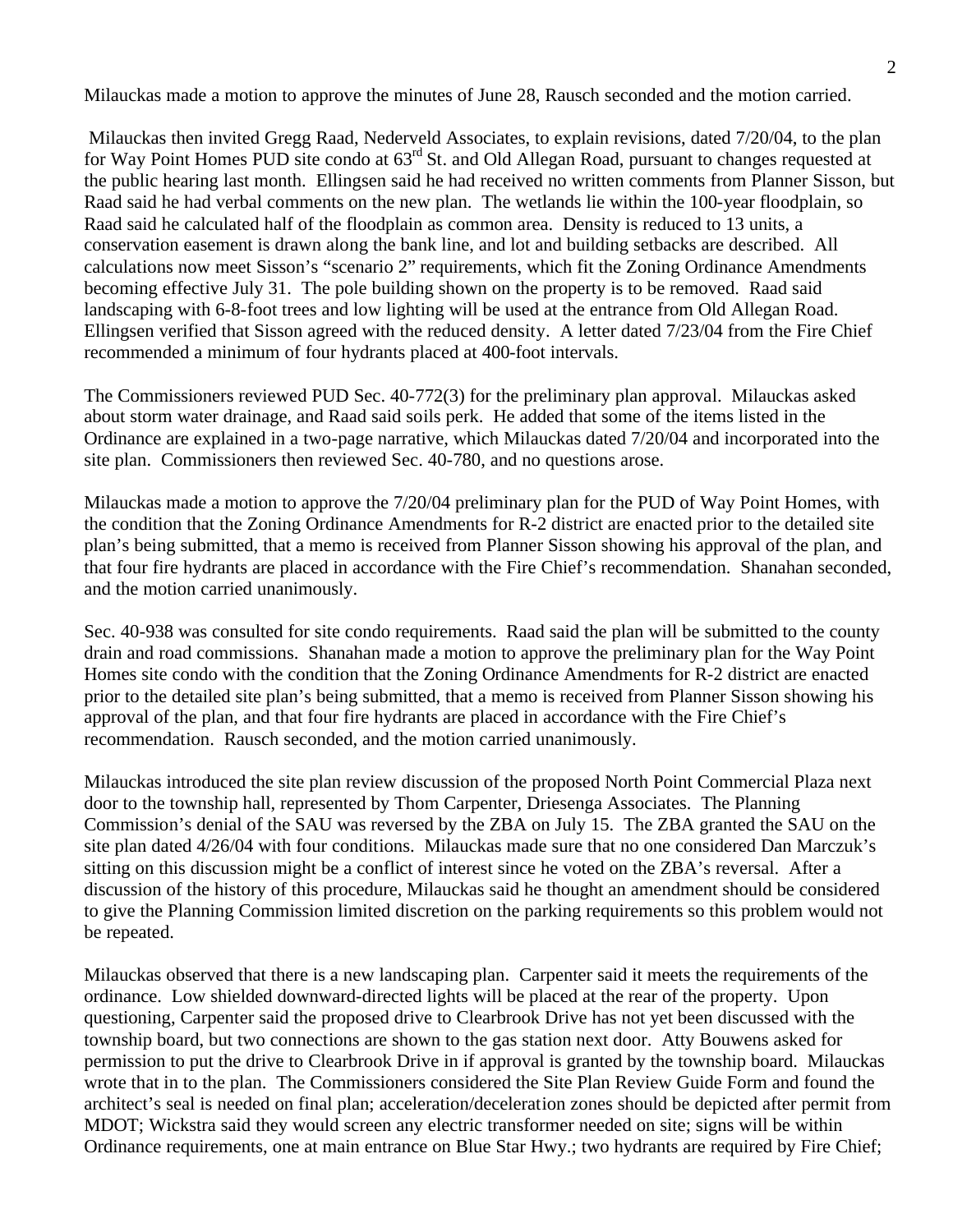in effort to preserve trees, Bauer agreed to mark a plan within the week showing existing trees and which ones can or cannot be saved; landscape maintenance plan was requested by Commission, and a lighting plan following ZBA conditions is needed. Although Planner Sisson has the current site plan, he has not as yet submitted an analysis. Milauckas expressed his frustration at not having the necessary information for making a decision in the hands of the Commissioners at least 10 days before the meeting. He asked if this site plan will come back to this Commission, and Bouwens said he thought the applicants would be willing to come back with solutions to conditions set.

Hanson made a motion to table the site plan discussion to the next meeting until a memo arrives from Sisson and the existing vegetation is depicted. Rausch seconded, but the motion failed 1-4.

Rausch made a motion to approve the preliminary site plan of North Point Commercial Plaza, with the following conditions: (1) that the existing trees be identified; (2) that there be a complete landscape maintenance plan; (3) that lighting be defined; (4) that signage be explained; (5) that a letter be obtained from MDOT for the tapers, approaches, egress, etc.;(6) and that Planner Sisson review the plans and provide approval and/or recommendations. Marczuk seconded, and the motion carried unanimously. Milauckas asked Ellingsen to make sure that Sisson contacts applicant if he has questions on the plan.

With the introduction of the Pump House Gym item, Milauckas recused himself and Rausch assumed the chair. Ellingsen referred to his letter of July 13 inviting the Darienzos to this meeting. Lighting has been changed. Darienzo said they had plans for shutters and awnings and were awaiting a landscape plan. When Rausch asked about the stones pictured on the sides of the building in the original plan which the Planning Commission approved, Darienzo said they had no plan for stones. They thought the landscaping would soften the look of the building. Rausch agreed to examine that plan when it is available.

Milauckas returned to chair the meeting and directed attention to upcoming joint Planning Commission meetings for the Tri-Community Plan on August 26 and September 16 at 7:00 P.M. in Douglas Village Hall, which he urged the Commissioners to attend. Also there will be a town meeting October 5, and the final review with the township board at the township hall on October 13 or 14.

Election of officers: Shanahan nominated Milauckas chairman of the Planning Commission, Rausch seconded, and the motion carried unanimously. Milauckas nominated Rausch secretary, Marczuk seconded, and the motion carried unanimously. For vice chairman, Milauckas declared the meeting open for nominations. Rausch nominated Olendorf, the present vice chairman, and Shanahan nominated Darpel. Milauckas closed nominations, and the voting was 3-2 for Olendorf.

Rausch announced workshops are coming up for basic planning, and times and locations can be found on the Michigan Township's web site: <www.michigantownships.org>.

The meeting adjourned at 10:20 P.M. The next regular meeting will be August 22 at 7:00 P.M.

\_\_\_\_\_\_\_\_\_\_\_\_\_\_\_\_\_\_\_\_\_\_\_\_\_\_\_\_\_\_\_\_\_\_\_\_\_ \_\_\_\_\_\_\_\_\_\_\_\_\_\_\_\_\_\_\_\_\_\_\_\_\_\_\_\_\_\_\_\_\_\_\_\_\_\_\_\_\_

Betty A. White, Recording Secretary Sandy Rausch, Secretary